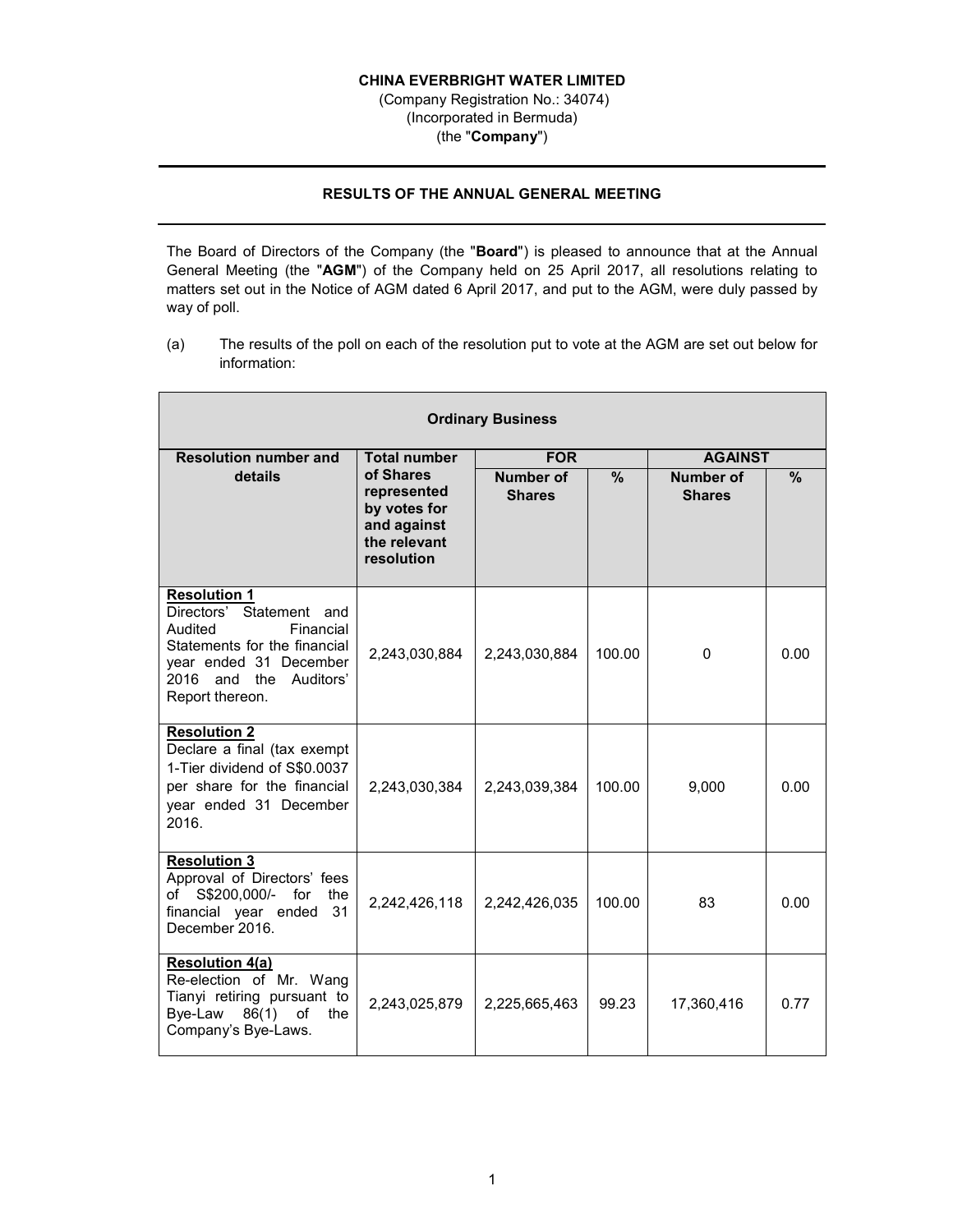| <b>Ordinary Business</b>                                                                                                                                      |                                                                                       |                                   |        |                                   |      |  |  |  |
|---------------------------------------------------------------------------------------------------------------------------------------------------------------|---------------------------------------------------------------------------------------|-----------------------------------|--------|-----------------------------------|------|--|--|--|
| <b>Resolution number and</b>                                                                                                                                  | <b>Total number</b>                                                                   | <b>FOR</b>                        |        | <b>AGAINST</b>                    |      |  |  |  |
| details                                                                                                                                                       | of Shares<br>represented<br>by votes for<br>and against<br>the relevant<br>resolution | <b>Number of</b><br><b>Shares</b> | $\%$   | <b>Number of</b><br><b>Shares</b> | %    |  |  |  |
| <b>Resolution 4(b)</b><br>Re-election<br>οf<br>Mr.<br>An<br>Xuesong retiring pursuant<br>to Bye-Law 86(1) of the<br>Company's Bye-Laws.                       | 2,243,025,879                                                                         | 2,243,025,879                     | 100.00 | 0                                 | 0.00 |  |  |  |
| <b>Resolution 4(c)</b><br>Re-election<br>of<br>Mr.<br>Cai<br>Shuguang retiring pursuant<br>to Bye-Law 85(6) of the<br>Company's Bye-Laws.                     | 2,243,025,879                                                                         | 2,242,581,424                     | 99.98  | 444,455                           | 0.02 |  |  |  |
| <b>Resolution 4(d)</b><br>Re-election<br>Ms.<br>of<br>Xu<br>Nailing retiring pursuant to<br>Bye-Law $85(6)$<br>of<br>the<br>Company's Bye-Laws.               | 2,243,025,879                                                                         | 2,242,581,424                     | 99.98  | 444,455                           | 0.02 |  |  |  |
| <b>Resolution 5</b><br>of<br><b>Messrs</b><br>Appointment<br>Ernst & Young LLP as<br>Auditors.                                                                | 2,243,043,379                                                                         | 2,243,043,379                     | 100.00 | 0                                 | 0.00 |  |  |  |
| <b>Special Business</b>                                                                                                                                       |                                                                                       |                                   |        |                                   |      |  |  |  |
| <b>Resolution 6</b><br>Authority to allot and issue<br>new shares.                                                                                            | 2,243,017,979                                                                         | 2,164,903,707                     | 96.52  | 78,114,272                        | 3.48 |  |  |  |
| <b>Resolution 7</b><br>Authority to allot and issue<br>shares under the China<br>Everbright Water Limited<br>Scrip Dividend Scheme.                           | 2,243,025,879                                                                         | 2,242,952,679                     | 100.00 | 73,200                            | 0.00 |  |  |  |
| <b>Resolution 8</b><br>Authority to grant options<br>and issue shares<br>under<br>Everbright<br>Water<br>China<br>Limited Employee<br>Share<br>Option Scheme. | 2,242,403,613                                                                         | 2,143,896,258                     | 95.61  | 98,507,355                        | 4.39 |  |  |  |
| <b>Resolution 9</b><br>Approval of Renewal of<br>Share Buy-Back Mandate.                                                                                      | 2,243,025,879                                                                         | 2,243,025,879                     | 100.00 | 0                                 | 0.00 |  |  |  |